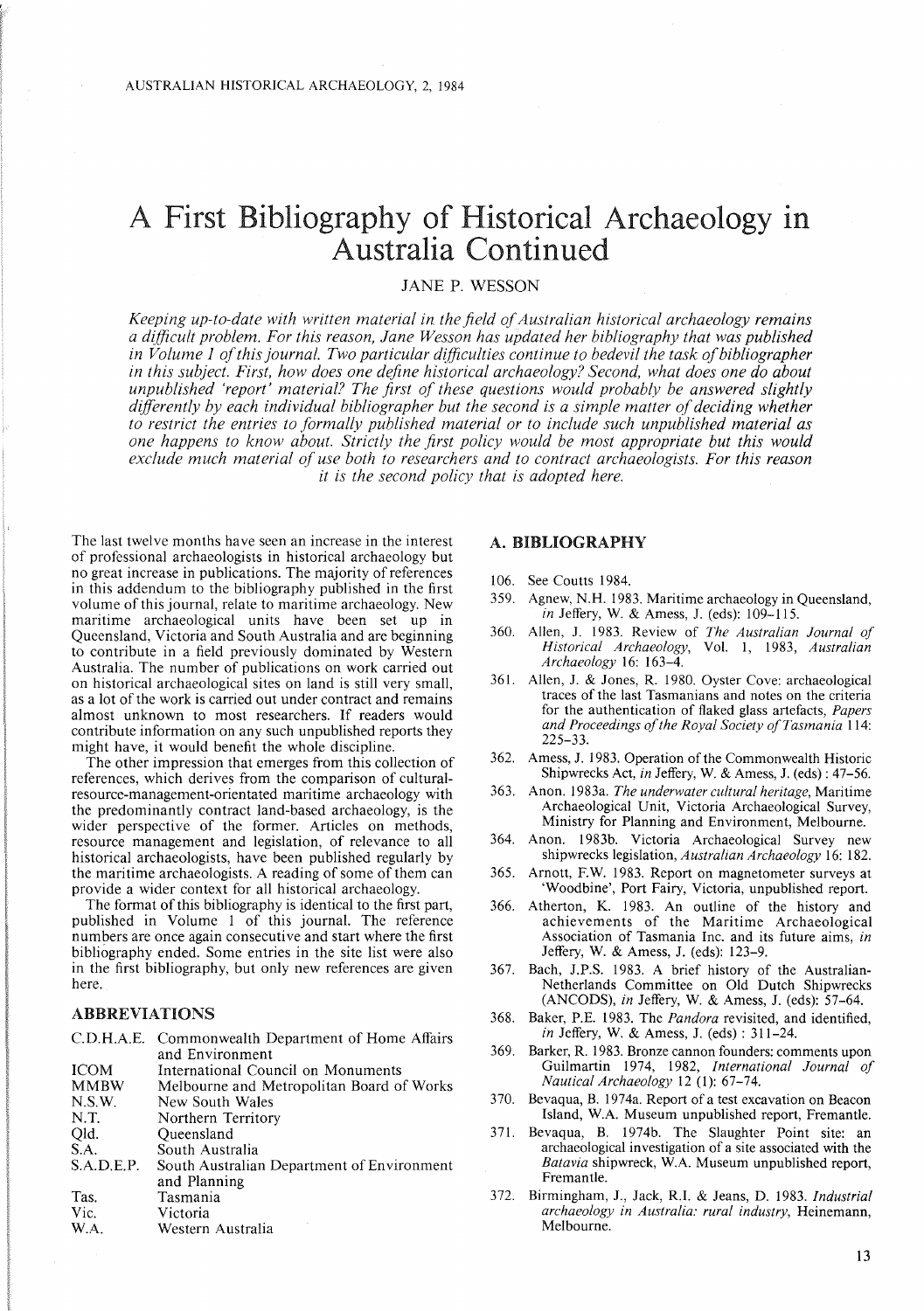- 373. Birmingham, J. & Jeans, D. 1983. The Swiss Family Robinson and the archaeology of colonisations, *Australian Journal ofHistorical Archaeology* I: 3-14.
- 374. Bolton, G.c. 1983. Maritime archaeology and Australian history, *in* Jeffery, W. & Amess, J. (eds): 37-45.
- 375. Carpenter, J. 1983. The conservation of shipwreck artefacts in the field, *in* Jeffery, W. & Amess, J. (eds): 411-30.
- 376. Carroll, D. 1983. The role of the amateur in maritime archaeology in Victoria, *in* Jeffery, W. & Amess, J. (eds): . 117-22.
- 377. Carroll, D.A., McPherson, D.J. & Tipping, T. [1983.] *The immigrant ship* New Zealander, [Maritime Archaeology Association of Victoria, Melbourne (?)].
- 378. Chilman, J.K. 1982. *Silver and a trace ofgold: A history of the Aclare Mine,* S.A. Department of Mines and Energy, Adelaide.
- 379. Christopher, P. 1983. The Society of Underwater Historical Research in South Australia, *in* Jeffery, W. & Amess, J. (eds): 93-7.
- 380. Clark, P., Boxell, S. & Wowk, P. 1983. Underwater photogrammetry as a 3-dimensional survey and mapping technique: an investigation, *in* Jeffery, W. & Amess, J. (eds): 371-7.
- 381. Coleman, R. 1983. The archaeological potential of the *Pandora* wrecksite, *in* Jeffery, W, & Amess, J. (eds): 325-34.
- 382. Connah, G. 1983. Stamp-collecting or increasing understanding?: The dilemma of historical archaeology, Australian Journal of Historical Archaeology 1: 15-21.
- 383. Coutts, P.J.F. 1982. An archaeological survey of Sullivans Bay, Sorrento. Victoria Archaeological Survey Occasional Reports Series 9, Ministry for Conservation, Victoria, Melbourne, (unpublished report).
- 384. Coutts, P.J.F. 1983. Corinella: a forgotten episode in Victoria's history: Part 1: History and description of the settlement, *Records of the Victorian Archaeological Survey 15.*
- 106. Coutts, P.J.F. 1984. Captain Mills Cottage, Port Fairy, Victoria, *Records of the Victorian Archaeological Survey* 17. (This is a correction of a reference contained in the first part of this bibliography, published in Volume 1 of this journal.)
- 385. Cox, P. & Lucas, C. 1978. *Australian colonial architecture,* Lansdowne Editions, Melbourne.
- 386. Cumpston, J. 1980. The unidentified shipwreck at Point Cloates, W.A., *The Great Circle* 2 (2): 128.
- 387. Cushion, J.P. & Honey, W.B. 1980. *Handbook of pottery and porcelain marks,* 4th ed., Faber, London.
- 388. Domm, S. 1978. The discovery of the *Pandora, Skindiving in Australia and New Zealand* 8 (3): 28-30. (This journal was later renamed: *Skindiving in Australia and the South Pacific.)*
- 389. Donnachie, I. 1981. Industrial archaeology in Australia, *Industrial Archaeology Review* 5 (2): 96-113.
- 390. Epstein, D. 1968. *Buttons,* Collectors Blue Books, Walker & Company, New York.
- 391. Freeland, J.M. 1972. *Architecture in Australia: A history,* Penguin Books, Melbourne.
- 392. Godwin, L. 1983. The life and death of a flourmill: McCrossin's Mill, Uralla, *Australian Journal of Historical Archaeology* 1: 67-77.
- 393. Green, J. 1981. Catalogues and registers, *International Journal of Nautical Archaeology* 10 (3): 255-60.
- 394. Green, J. 1983a. Maritime archaeology in Australia, *in* Jeffery, W. & Amess, J. (eds): 33-5.
- 395. Green, J. 1983b. The Western Australian Museum precolonial wreck program, *in* Jeffery, W. & Amess, 1. (eds): 99-103.
- 396. Guilmartin, J.F. 1982. The cannon ofthe *Batavia* and the *Sacramento:* early modern cannon founding

reconsidered, *International Journal of Nautical Archaeology* 11 (2): 133-44.

- 397. Hammond, G. 1981. Aspects of legal significance in archaeology, *Australian Archaeology* 13: 53-62.
- 398. Harris, E.C. 1975. The stratigraphic sequence: a question of time, *World Archaeology* 7 (I): 109-21.
- 399. Henderson, G. 1980. Finds from the wreck of H.MS. *Pandora, International Journal of Nautical Archaeology* 9 (3): 237-43.
- 400. Henderson, G. 1981. The American-China trader *Rapid* (1811): an early Western Australian shipwreck site identified, *The Great Circle* 3 (2): 125-32.
- 401. Henderson, G. 1983a. The Australian pearling lugger and maritime archaeology, *in* Jeffery, W. & Amess, J. (eds): 277-82.
- 402. Henderson, G. 1983b. The *Rapid* excavation at Point Cloates in 1982, *in* Jeffery, W. & Amess, J. (eds) 243-47.
- 403. Henderson, G. & Stanbury, M. 1983. The excavation of a collection of cordage from a shipwreck site. *International Journal of Nautical Archaeology* 12 (I): 15-26.
- 404. Herbert, G. 1978. *Pioneers ofprefabrication: The British contribution in the nineteenth century,* John Hopkins University Press, Baltimore.
- 405. Herman, M. 1954. *The early Australian architects and their work,* Angus & Robertson, Sydney.
- 406. Higginbotham, E. 1983. The excavation of a brick barreldrain at Parramatta, N.S.W., *Australian Journal of Historical Archaeology* I: 35-9.
- 407. Higginbotham, E. & Jack, R.I. 1982. The Asgard Swamp Mine and kiln near Mt Victoria, New South Wales: an archaeological report, *Australian Archaeology* 15: 54-66.
- 408. Holmes, K. 1983. Excavations at Arltunga, Northern Territory, *Australian Journal ofHistorical Archaeology* 1: 78-87.
- 409. Hundley, P. 1983a. *Batavia* reconstruction, *in* Jeffery, W. & Amess, J. (eds): 249-59.
- 410. Hundley, P. 1983b. Educational programs in maritime archaeology, *in* Jeffery, W. & Amess, J. (eds): 69-77.
- 411. Jack, R.I. 1983. Review of K.H. Kennedy, P. Bell and C. Edmondson, *Totley: a study of the silver mines at One Mile, Ravenswood District,* Department of History, James Cook University of North Queensland, Townsville, 1981, *Australian Journal of Historical Archaeology* I: 87.
- 412. Jeffery, B. [W.] 1983. The development of maritime archaeology in South Australia, *in* Jeffery, W. & Amess, J. (eds): 83-92.
- 413. Jeffery, W. & Amess, J. (eds) 1983. *Proceedings of the Second Southern Hemisphere Conference on Maritime Archaeology,* S.A.D.E.P. and C.D.H.A.E., Adelaide.
- 414. Kentish, P.J., Dillon, B.I. & Booth, B. 1983. The treatment of ferrous artefacts in South Australia, *in* Jeffery, W. & Amess, J. (eds): 443-52.
- 415. Knight, H. 1977. Trademarks, *Melbourne Historical Bottle Society Newsletter,* May: 18-21.
- 416. Lea-Scarlett, E. 1978. *Roots and branches: Ancestry for Australians tracing your family tree,* Collins, Sydney.
- 417. Lester, S. 1983. Maritime archaeology: an enquiry into sport diver attitudes, *in* Jeffery, W. & Amess, J. (eds): 391-407.
- 418. Lovell, P. 1981. Woodlands homestead complex, an historic structure report: the building fabric, Report prepared for the National Parks Service (unpublished), Melbourne.
- 419. McCarthy, D. 1983. On-site management and conservation of textiles recovered from wreck sites, *in* Jeffery, W. & Amess, J. (eds): 431-8.
- 420. McCarthy, M. 1980. The shipwreck from a different view, *Skindiving in Australia and the South Pacific* 10 (6):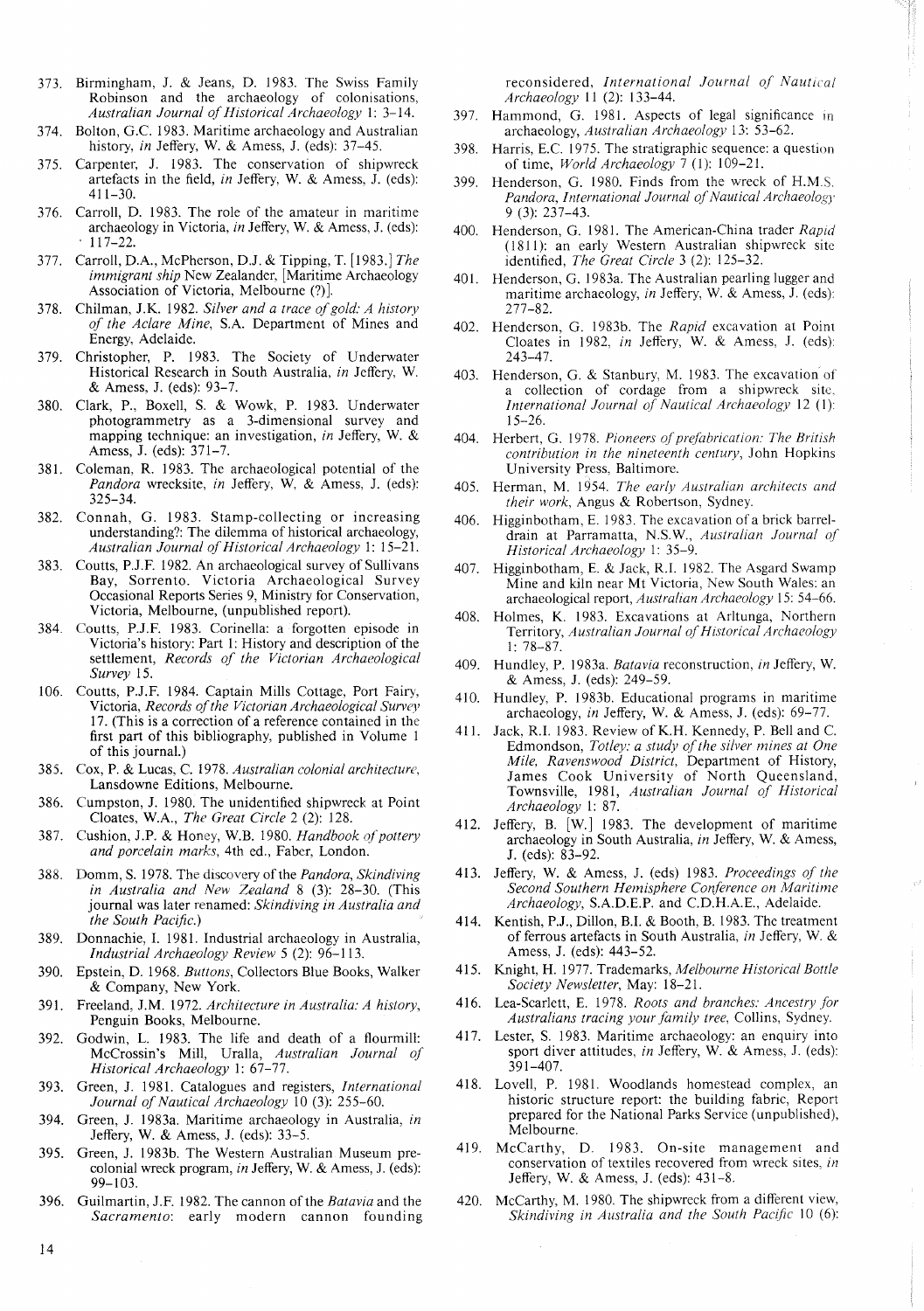36-8. (This journal was previously named: *Skindiving in Australia and New Zealand.)*

- 421. McCarthy, M. 1981a. American whaler excavated in Cockburn Sound (Western Australia), *The Great Circle* 3 (2): 132-7.
- 422. McCarthy, M. 1981b. Jervoise Bay: a case study in the management of endangered wreck sites, *International Journal of Nautical Archaeology* 10 (3): 239-53.
- 423. McCarthy, M. 1981c. The Rottnest experiment, *Skindiving in Australia and the South Pacific* II (4): 16-20. (This journal was previously named: *Skindiving in Australia and New Zealand.)*
- 424. McCarthy, M. 1982. A wreck inspection programme as an aid to the co-ordinated management of a large number of wreck sites, *International Journal of Nautical Archaeology* II (I): 47-52.
- 425. McCarthy, M. 1983a. Salvage archaeology: a case study, *in* Jeffery, W. & Amess, J. (eds): 283-91.
- 426. McCarthy, M. 1983b. Wreck inspection techniques in Western Australia, *in* Jeffery, W. & Amess, J. (eds): 349-61.
- 427. McCarthy, M. 1983c. Wrecks and recreation, *in* Jeffery, W. & Amess, J. (eds): 381-90.
- 428. MacLeod, J.D. & North, N.A. 1982. Conservation of a composite cannon: *Batavia* (1629), *International Journal of Nautical Archaeology* 11 (3): 213-19.
- 429. Major, J.K. 1974. *The techniques ofindustrial archaeology,* David & Charles, Newton Abbot.
- 430. Major, J.K. 1975. *Fieldwork in industrial archaeology,* Batsford, London.
- 431. Marfleet, B. 1983. Underwater archaeology at the River Murray port of Morgan, *in* Jeffery, W. & Amess, J. (eds): 293-304.
- 432. Marsden, P. 1981. Review of G. Henderson's *Unfinished voyages: Western Australian shipwrecks, 1622-1850,* University of Western Australia, Nedlands, 1980, *The Great Circle* 3 (2): 140-1.
- 433. Mate, J. 1983. The *Grecian* project, *in* Jeffery, W. & Amess, J. (eds): 305-9.
- 434. Melbourne and Metropolitan Board of Works, 1981. Point Cooke homestead historic structures report (unpublished), MMBW, Melbourne.
- 435. National Trust of Australia (Victoria) [Bick, D.V.] 1980. Historic structure report: 'Woodbine', near Port Fairy, Victoria, Written by D.V. Bick for the National Trust of Australia (Victoria) (unpublished), Melbourne.
- 436. North, N.A. 1983. Symbolic anchor method for treating marine wrought iron, *[sic,* Contents List has 'Simple conservation treatment of wrought iron'] *in* Jeffery, W. & Amess, J. (eds): 439-41.
- 437. Pang, J.T.T. 1981. The treatment of waterlogged oak timbers from a 17th century Dutch East Indiaman, *Batavia,* using Polyethylene Glycol, Paper presented to the 5th Triennial Meeting ICOM Committee for Conservation, Ottawa, (unpublished).
- 438. Pang, J.T.T. 1982. The design 'of a freeze-drying system used in the conservation of waterlogged materials, *International Journal of Nautical Archaeology* II (2): 105-11.
- 439. Pearson, M. 1983. The technology of whaling in Australian waters in the 19th century, *Australian Journal of Historical Archaeology* I: 40-54.
- 440. Penrose, J.D. 1983. Education in maritime archaeology-an Australian perspective, *in* Jeffery, W. & Amess, J. (eds): 65-8.
- 441. Powell, C. 1982. Vale coke ovens, Lithgow, New South Wales, *Australian Archaeology* 15: 67-75.
- 442. Richards, B. 1983. Underwater stereophotogramrnetry, *in* Jeffery, W. & Amess, J. (eds): 363-70.
- 443. Robertson, E.G. 1973. *Adelaide lace,* Rigby, Adelaide.
- 444. Robertson, E.G. 1974. *Victorian heritage: Ornamental cast*

*iron in architecture,* Georgian House, Melbourne. Originally published by Ure Smith in association with the National Trust of Australia (N.S.W) (Vic.), Sydney, 1960.

- 445. Robertson, E.G. & Robertson, J. 1977. *Cast iron decoration: A world survey,* Thames & Hudson, Melbourne.
- 446. Roxburgh, R. 1980. *Early colonial houses of New South Wales.* Lansdowne Press, Sydney. 3rd impression. Originally published by Ure Smith in association with the National Trust of Australia (N.S.W), Sydney, 1974.
- 447. Stanbury, M. 1983. The inter-relationship between wrecksites and land sites along the Western Australian coast, *in* Jeffery, W. & Arness, J. (eds): 261-75.
- 448. Tarlton, K. 1983. Electronic navigation and search techniques, *in* Jeffery, W. & Amess, J. (eds): 337-48.
- 449. Warne, I. 1983. The history of the Maritime Archaeological Association of Western Australia, *in* Jeffery, W. & Amess, J. (eds): 104-7.
- 450. Wesson, J.P. 1983a. A first bibliography of historical archaeology in Australia, *Australian Journal of Historical Archaeology* I: 22-34.
- 451. Wesson, J.P. 1983b. Report on archaeological work at 'Woodbine', Port Fairy, Victoria, December, 1982. Report to the National Trust of Australia (Victoria), by Archaeological Research Consultants, Melbourne, (unpublished).
- 452. Wesson, J.P. 1983c. Report on the historical archaeological potential of the proposed Point Cook Historical Precinct. Report to the Melbourne and Metropolitan Board of Works, by Archaeological Research Consultants, Melbourne, (unpublished).

## B. SUBJECT INDEX

- I. Sites houses
- 106, 361, 365, 371, 408, 434, 435, 451.
- 2. Sites industrial buildings or structures (e.g. brick kiln) 392, 407, 408, 441.
- 3. Sites other buildings or structures (e.g. bridge) 406.
- 4. Sites shipwrecks 359,362,363,366,367,368,374,376,377,379,381,386, 394,395,399,400,401,402,403,409,412,413,421,422, 423, 424, 425, 426, 433, 440, 449.
- 5. Sites isolated finds 431.
- 6. Sites natural features (e.g. historic landing place) 412.
- 7. Sites burials, tombs etc. 370.
- 8. Sites other (including regional surveys) 106,383,407,408,425,431,447,452.
- 9. Artefacts 361,370,371,396,399,403,428,439.
- 10. Conservation, dating, excavation etc. methods 106,361,365,369,375,380,398,403,409,414,419,420, 425,426,428, 431, 436, 437, 438, 442, 448.
- 11. Curation, museology, resource management 359,362,363,366,367,376,393,394,417,420,422,423, 424, 425, 426, 427, 452.
- 12. Legislation 362, 364, 367, 394, 397, 412.
- 13. Site syntheses 401,447.
- 14. Theoretical issues (including education) 373, 374, 379, 382, 389, 410, 440, 449.
- 15. Reference works 360,372,385,387,390,391,396,404,405,411,415,416, 429, 430, 432, 439, 443, 444, 445, 450.